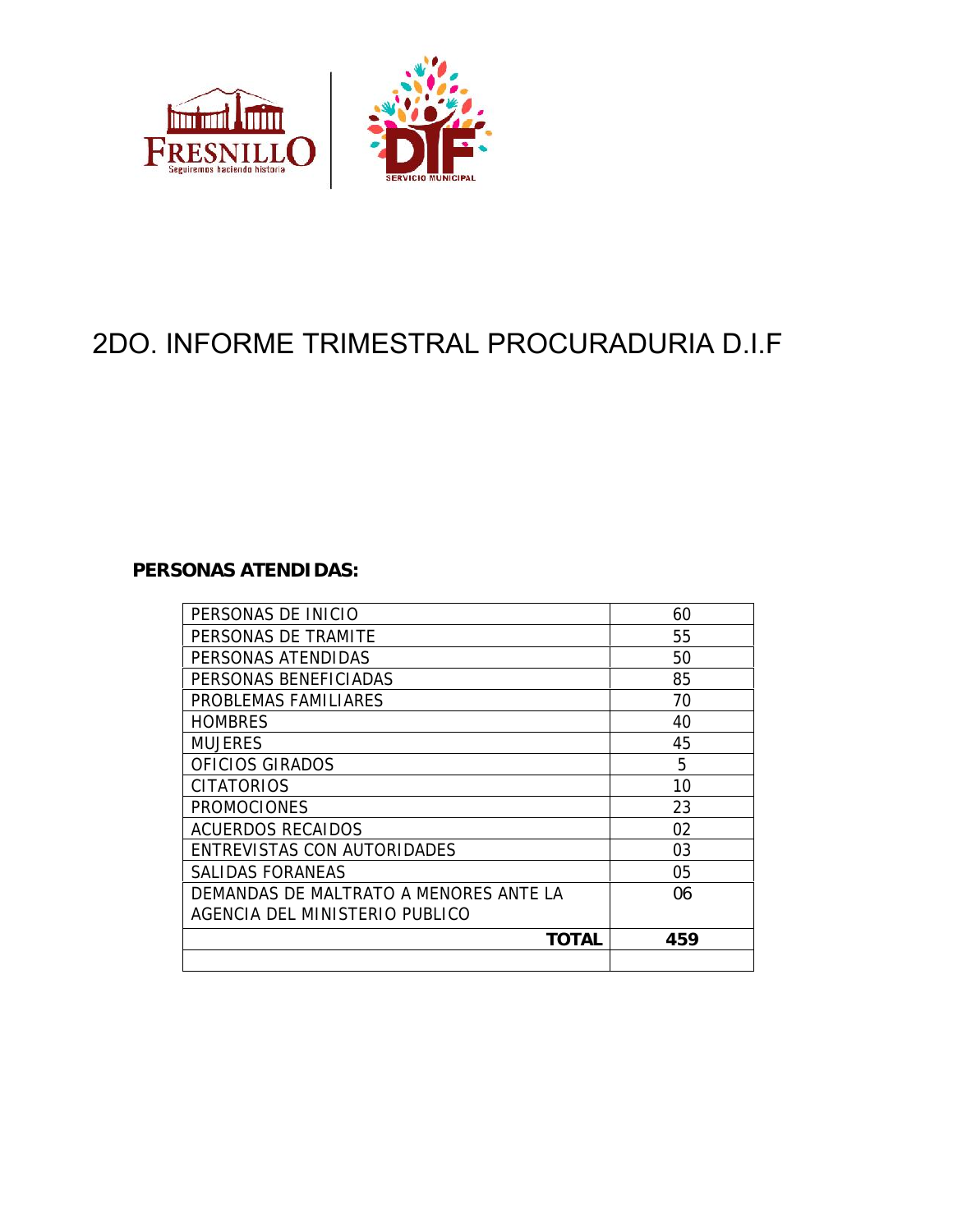



# **JUICIOS EN TRÁMITE**

| DIVORCIO SIN EXPRESION DE CAUSA            | 15            |
|--------------------------------------------|---------------|
| RECTIFICACION DE ACTAS DE NACIMIENTO       | 10            |
| <b>CUSTODIA</b>                            |               |
| <b>ALIMENTOS</b>                           | 10            |
| INCIDENTE DE LIQUIDACION DE PENSIONES      | 10            |
| DILIGENCIAS DE JURISDICCION VOLUNTARIA     | 5             |
| PERDIDA DE LA PATRIA POTESTAD              |               |
| DESCONOCIMIENTO DE FILIACION PATERNA Y REC |               |
| INTERDICCION E INHABILITACION              | 2             |
| NULIDAD DE ACTA                            | റ             |
| DERECHO DE CONVIVENCIA                     | 5             |
| CONTESTACION DE DIVORCIO                   | 2             |
| CONTESTACION DE ALIMENTOS                  | $\mathcal{P}$ |
|                                            | 66            |

### **JUICIO DE INICIO**

| DIVORCIO VOLUNTARIO                    | 3 |
|----------------------------------------|---|
| DIVORCIO SIN EXPRESION DE CAUSA        | 5 |
| <b>ALIMENTOS</b>                       |   |
| RECTIFICACION DE ACTA DE NACIMIENTO    | 5 |
| DILIGENCIAS DE JURISDICCION VOLUNTARIA | 3 |
| RECONOCIMIENTO DE PATERNIDAD           |   |
| ASENTAMIENTO EXTEMPORANEO              |   |
| INCIDENTE DE LIQUIDACION DE PENSION    | 5 |
| CUSTODIA DEFINITIVA                    | ∍ |
| <b>CUSTODIA PROVISIONAL</b>            | 3 |
| INTERDICCION E INHABILITACION          | റ |
|                                        |   |